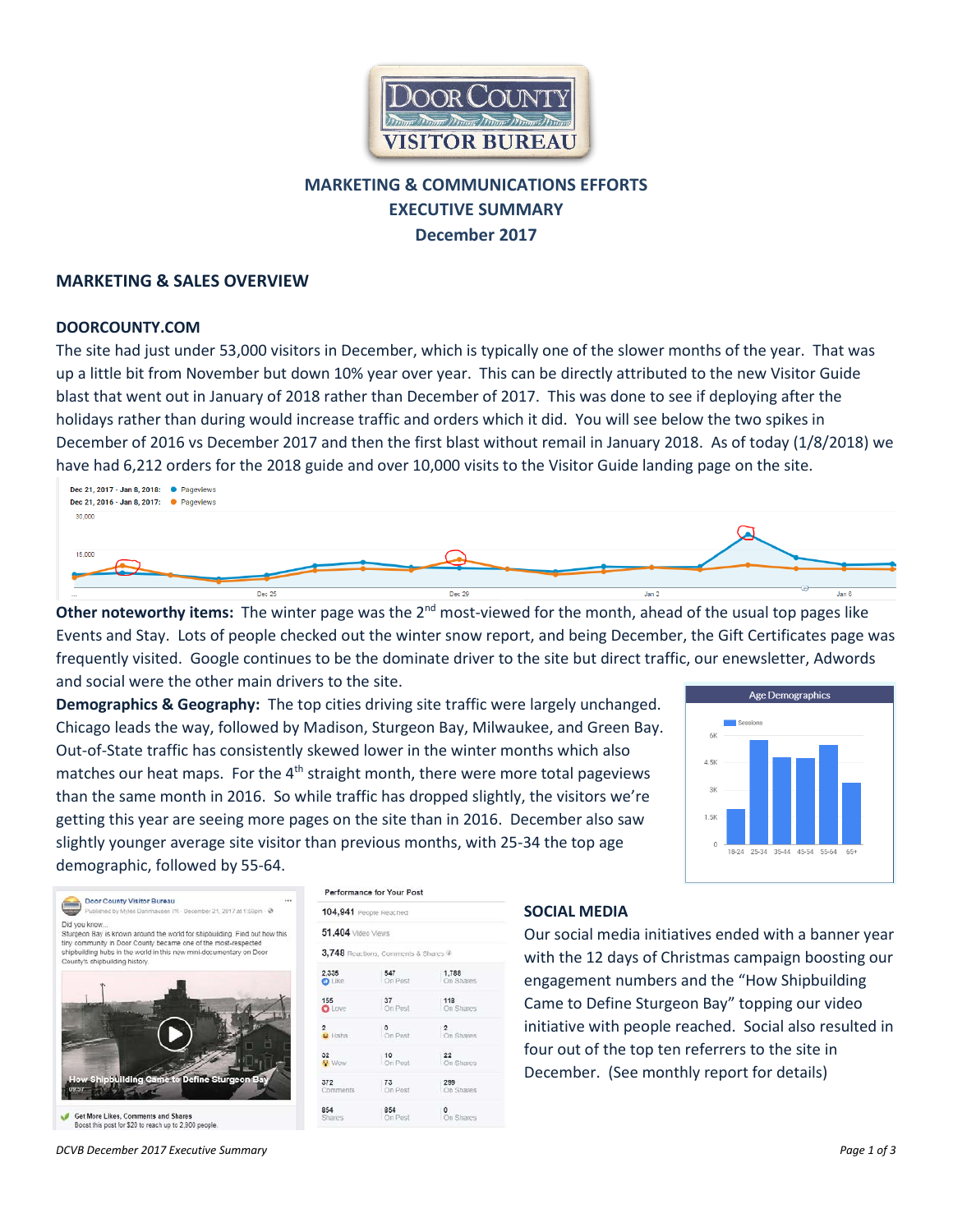#### **MEDIA**

December's media buy brought us just under two million impressions that spanned around the world. We participated in the following ad buys: Brand USA International Guide, Facebook & Instagram lead generation and holiday campaign, Google Adwords, Beloit Welcome Center, WI Tourism Travel Guide and Display Holiday Interactive. Brand USA also chose a picture of Door County for their main image to represent the state of Wisconsin.



#### **GROUP & MEETING SALES**

Groups: In December, we attended the National Tour Association's annual Travel Exchange where we met with 20 qualified tour operators. Many already have tours booked for 2018/2019 and Door County continues to be a must-visit for those traveling to Wisconsin. We also received inquiries from 5 general tour group operators and one garden group all planning a visit for 2018.

Meetings/Weddings: We received inquiries from 1 car club, 1 family reunion, 1 state association and 6 weddings. We also continued to push weddings through WI Bride, receiving at least 10,000 impressions via digital leaderboard ads throughout the month of December.